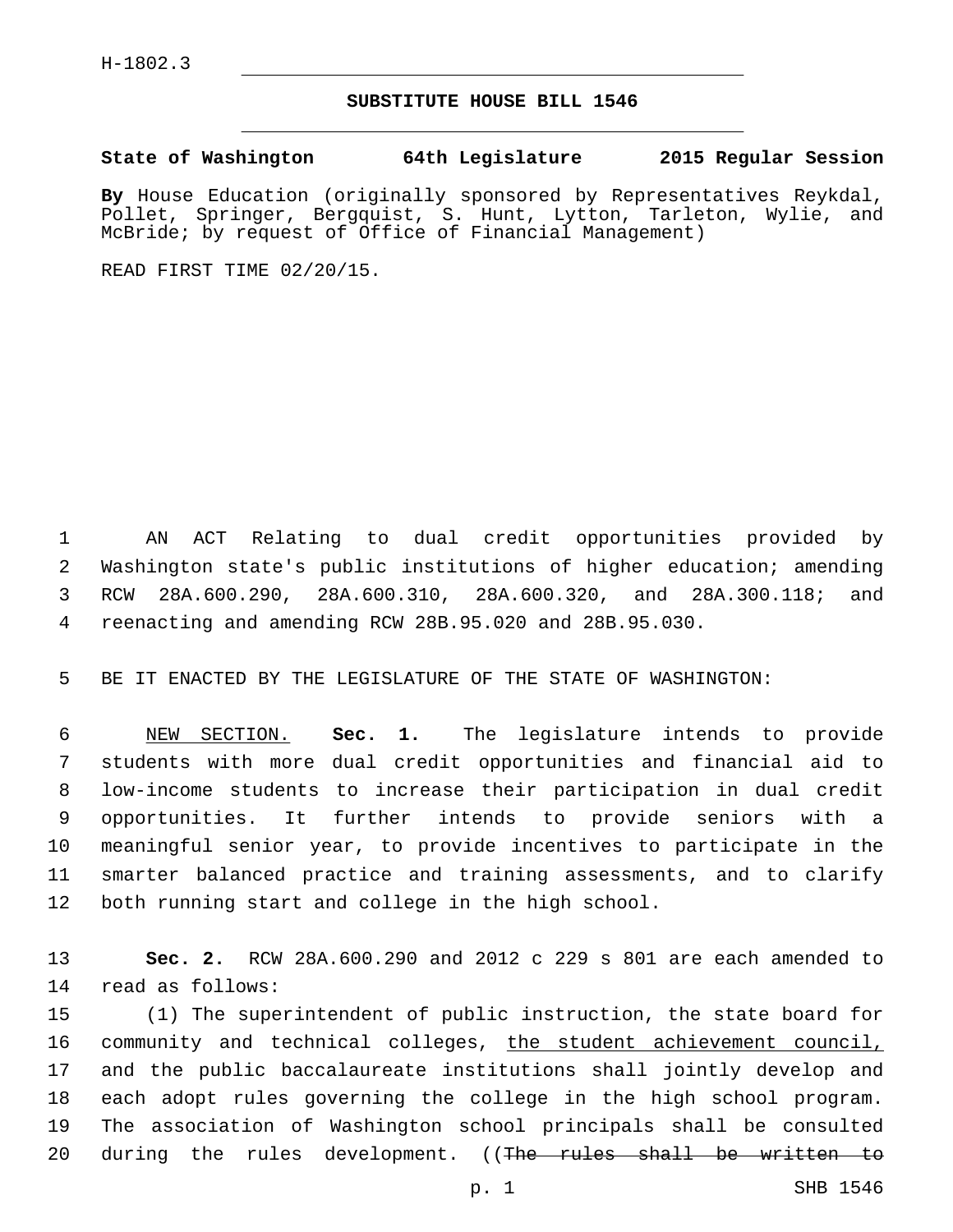encourage the maximum use of the program and may not narrow or limit 2 the enrollment options.)) Rules for the program shall be updated by December 1, 2015. The update shall address course requirements so 4 that courses offered through the college in the high school program meet the standards for transferable college credit for the purposes of meeting general education requirements or degree requirements at institutions of higher education.

 (2) College in the high school programs shall each be governed by a local contract between the district and the institution of higher 10 education, in compliance with the ((guidelines)) rules adopted ((by 11 the superintendent of public instruction, the state board for community and technical colleges, and the public baccalaureate 13 institutions)) under subsection (1) of this section.

 (3) The college in the high school program must include the 15 provisions in this subsection.

 (a) The high school and institution of higher education together shall define the criteria for student eligibility. The institution of 18 higher education may charge tuition fees ((to participating)) per 19 enrolled student((s)) on a per credit basis as provided in subsection (5) of this section. If specific funding is provided in the omnibus appropriations act for per credit subsidies under subsection (5)(b) of this section, the maximum per credit fee charged to any enrolled student may not exceed the amount of the per credit subsidy.

 (b) School districts shall report no student for more than one full-time equivalent including college in the high school courses.

 (c) The funds received by the institution of higher education may not be deemed tuition or operating fees and may be retained by the 28 institution of higher education.

 (d) Enrollment information on persons registered under this section must be maintained by the institution of higher education separately from other enrollment information and may not be included in official enrollment reports, nor may such persons be considered in any enrollment statistics that would affect higher education 34 budgetary determinations.

 (e) A school district must grant high school credit to a student enrolled in a program course if the student successfully completes 37 the course. ((If no comparable course is offered by the school district, the school district superintendent shall determine how many 39 credits to award for the course.)) The determination of the number of high school credits shall be made in writing before the student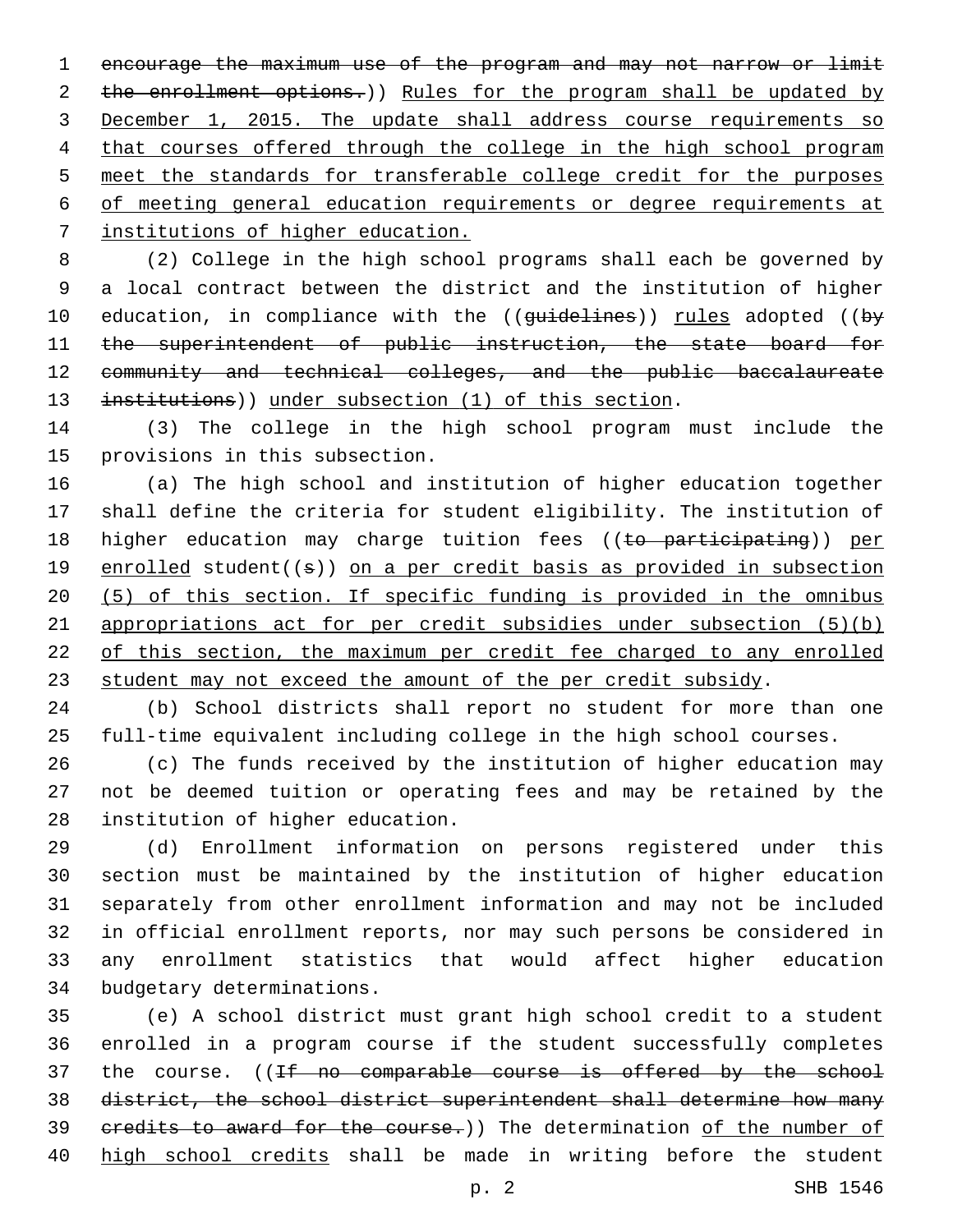enrolls in the course. The credits shall be applied toward graduation requirements and subject area requirements. Evidence of successful completion of each program course shall be included in the student's 4 secondary school records and transcript.

 (f) ((An)) The participating institution of higher education must grant college credit to a student enrolled in a program course if the student successfully completes the course. The college credit shall 8 be applied toward general education requirements or ((major)) degree 9 requirements. ((If no comparable course is offered by the college, 10 the institution of higher education at which the teacher of the program course is employed shall determine how many credits to award for the course and whether the course fulfills general education or 13 major requirements.)) Evidence of successful completion of each program course must be included in the student's college transcript.

15 (g) Tenth, eleventh, and twelfth grade students or students who have not yet received a high school diploma or its equivalent and are 17 eligible to be in the tenth, eleventh, or twelfth grades may participate in the college in the high school program.

 (h) Participating school districts must provide general information about the college in the high school program to all 21 students in grades ((ten, eleven, and)) eight through twelve and to 22 the parents and guardians of those students.

 (i) Full-time and part-time faculty at institutions of higher education, including adjunct faculty, are eligible to teach program 25 courses.

 (4) The definitions in this subsection apply throughout this 27 section.

 (a) "Institution of higher education" has the meaning in RCW 28B.10.016 and also includes a public tribal college located in Washington and accredited by the Northwest commission on colleges and universities or another accrediting association recognized by the 32 United States department of education.

 (b) "Program course" means a college course offered in a high school under the college in the high school program by an institution of higher education. To be considered a "program course" a comparable course must be offered for college credit to matriculated students at the institution and the course must satisfy a general education 38 requirement or degree requirement.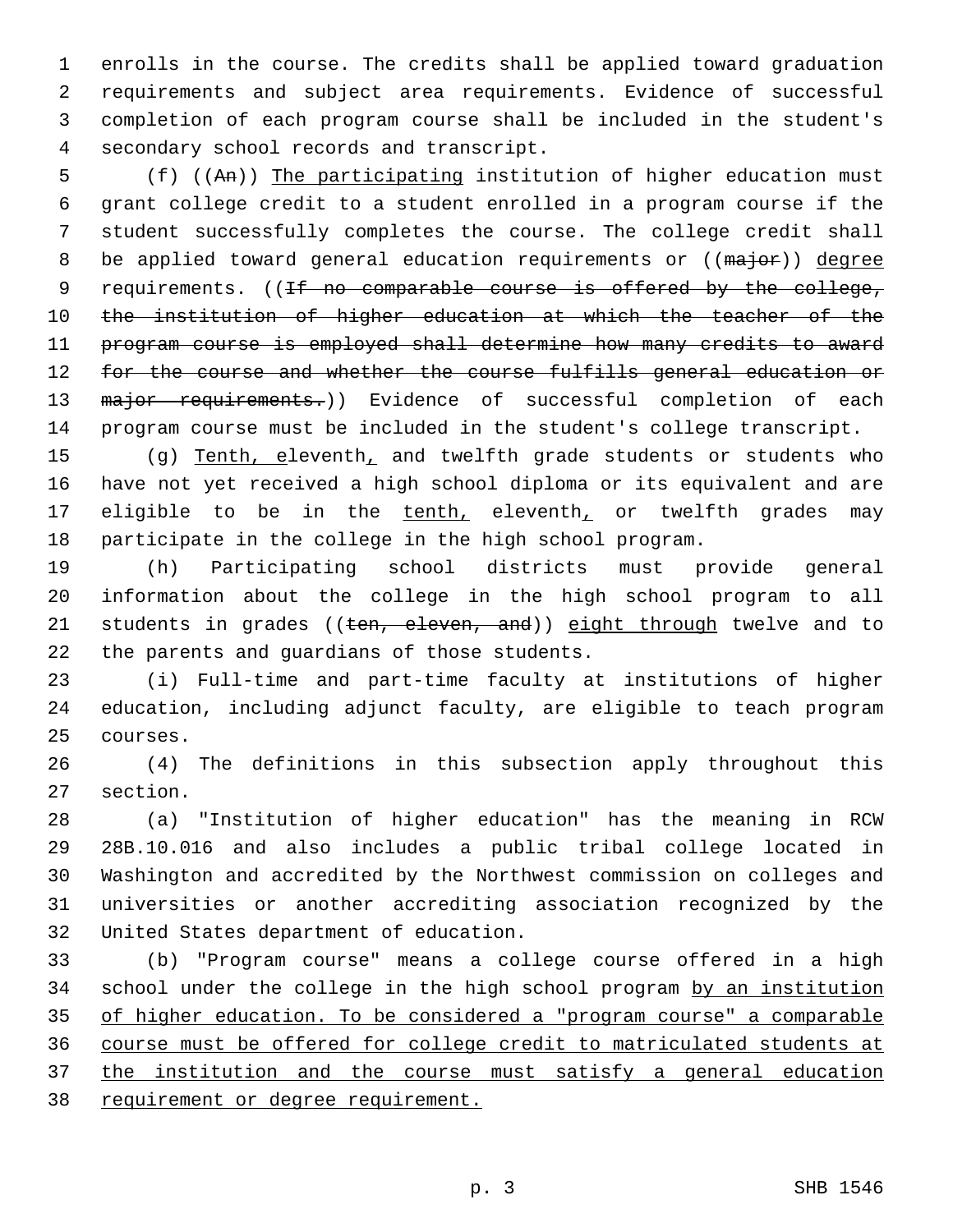(c) "Eligible students," for purposes of a per credit subsidy, 2 are those students who are enrolled by the first day of the program course and who: (i) Have been deemed eligible for free or reduced-price lunches 5 in the last five years; or (ii) Achieve a three or four score on an assessment developed with the multistate consortium under chapter 28A.655 RCW, regardless of income. (5)(a) A district or a student may pay the tuition fees charged under subsection (3) of this section. (b)(i) Subject to appropriation, a per credit subsidy shall be provided for eligible students in participating districts. The per credit subsidy must be a minimum of sixty-five dollars per quarter 14 credit in the 2015-16 school year, after which the per credit subsidy must be adjusted annually for inflation. The maximum annual number of subsidized credits shall be specified in the omnibus appropriations act, which must not exceed ten credits. (ii) Districts wishing to participate in the subsidy program must annually apply to the office of the superintendent of public instruction by July 1st of each year and report the preliminary estimate of eligible students to receive the subsidy and the total number of projected credit hours. (iii) The office of the superintendent of public instruction shall notify districts by September 1st of each school year if the district's students will receive the subsidy. If more districts apply than funding is available, the office of the superintendent of public 27 instruction shall prioritize the district applications. The superintendent shall develop factors to determine priority including, but not limited to, the number dual credit opportunities available for low-income students in the districts. (iv) Districts shall remit any subsidies on behalf of the students to the participating institution of higher education and those students shall not be required to pay for the subsidized credits. (c) Districts are encouraged to pay the costs for students not 36 eligible for the per credit subsidy. (d) Students may pay college in the high school fees with advanced college tuition payment program tuition units at a rate set by the advanced college tuition payment program governing body under chapter 28B.95 RCW.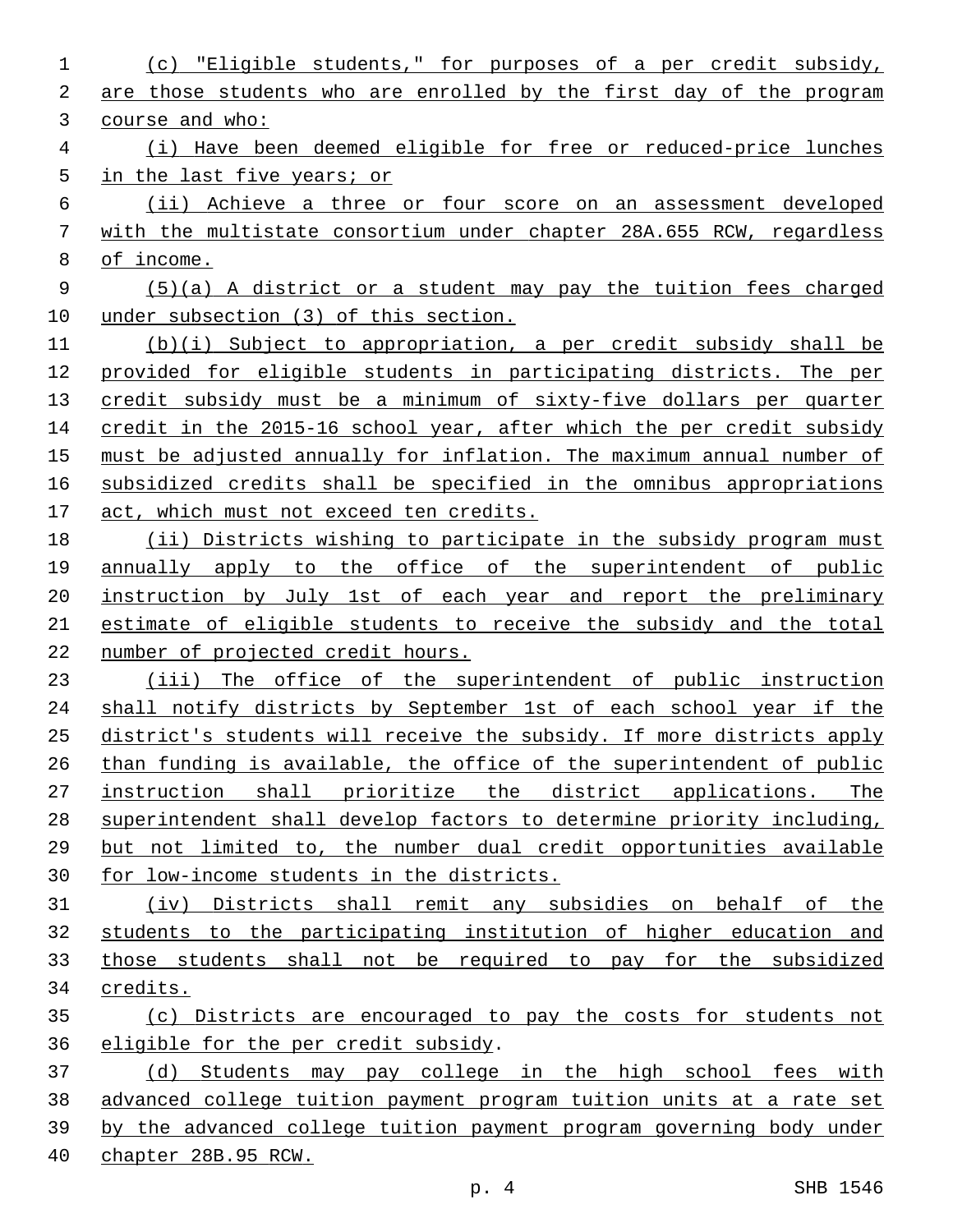**Sec. 3.** RCW 28A.600.310 and 2012 c 229 s 702 are each amended to 2 read as follows:

 (1)(a) Eleventh and twelfth grade students or students who have not yet received the credits required for the award of a high school diploma and are eligible to be in the eleventh or twelfth grades may apply to a participating institution of higher education to enroll in courses or programs offered by the institution of higher education. A student receiving home-based instruction enrolling in a public high school for the sole purpose of participating in courses or programs offered by institutions of higher education shall not be counted by the school district in any required state or federal accountability reporting if the student's parents or guardians filed a declaration of intent to provide home-based instruction and the student received home-based instruction during the school year before the school year in which the student intends to participate in courses or programs offered by the institution of higher education. Students receiving home-based instruction under chapter 28A.200 RCW and students attending private schools approved under chapter 28A.195 RCW shall not be required to meet the student learning goals, obtain a certificate of academic achievement or a certificate of individual achievement to graduate from high school, or to master the essential academic learning requirements. However, students are eligible to enroll in courses or programs in participating universities only if the board of directors of the student's school district has decided to participate in the program. Participating institutions of higher education, in consultation with school districts, may establish admission standards for these students. If the institution of higher education accepts a secondary school pupil for enrollment under this section, the institution of higher education shall send written notice to the pupil and the pupil's school district within ten days of acceptance. The notice shall indicate the course and hours of 32 enrollment for that pupil.

 (b) Beginning September 1, 2017, all course sections and programs offered through running start must be open for registration to matriculated students at the participating institution of higher education and may not be offered at high schools consisting solely of high school students. Until September 1, 2017, participating institutions of higher education shall phase out all course sections and programs offered at high schools consisting solely of high school students. Participating institutions of higher education shall not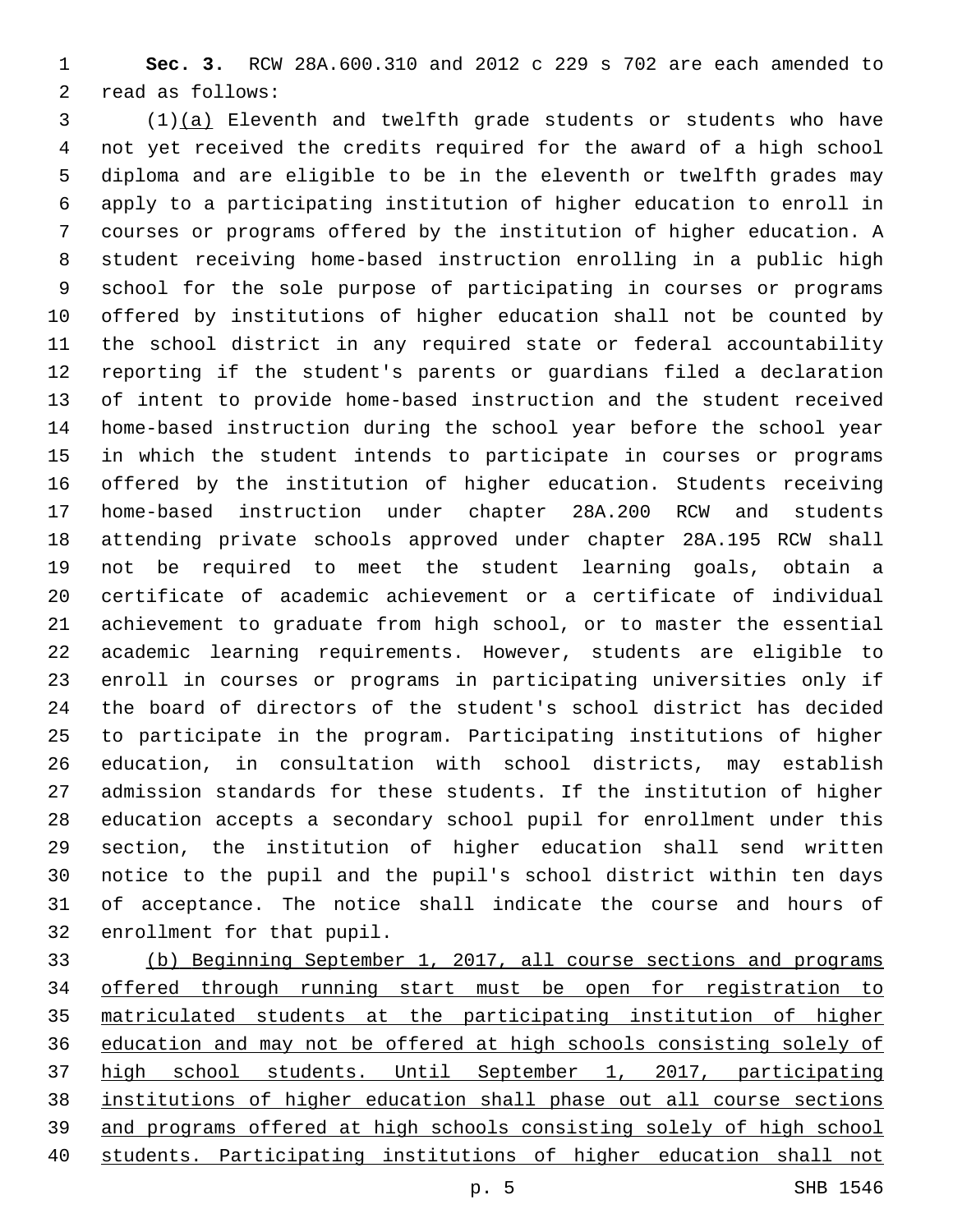create new course sections or programs offered at high schools 2 consisting solely of high school students.

 (2)(a) In lieu of tuition and fees, as defined in RCW 28B.15.020 and 28B.15.041:4

 (i) Running start students shall pay to the community or technical college all other mandatory fees as established by each community or technical college and, in addition, the state board for community and technical colleges may authorize a fee of up to ten percent of tuition and fees as defined in RCW 28B.15.020 and 10 28B.15.041; and

 (ii) All other institutions of higher education operating a running start program may charge running start students a fee of up to ten percent of tuition and fees as defined in RCW 28B.15.020 and 14 28B.15.041 in addition to technology fees.

 (b) The fees charged under this subsection (2) shall be prorated 16 based on credit load.

 (c) Students may pay fees under this subsection with advanced college tuition payment program tuition units at a rate set by the advanced college tuition payment program governing body under chapter 28B.95 RCW.

 (3)(a) The institutions of higher education must make available fee waivers for low-income running start students or students who 23 achieve a three or four score on an assessment developed with the multistate consortium under chapter 28A.655 RCW. Each institution 25 must establish a written policy for the determination of  $(1-w-$ 26 income)) eligible students before offering the fee waiver. A student 27 shall be considered ((low income and)) eligible for a fee waiver upon proof that the student is currently qualified to receive free or 29 reduced-price lunch. Acceptable documentation of ((<del>low-income</del>)) 30 eligible status (( $\frac{may - also}{t}$ ) includes, but is not limited to( $(\frac{1}{t})$ ):

 (i) Documentation that a student has been deemed eligible for 32 free or reduced-price lunches in the last five years( $(\tau)$ );

 (ii) Documentation of a score of three or four on an assessment developed with the multistate consortium under chapter 28A.655 RCW; 35 or

(iii) Other criteria established in the institution's policy.

 (b) Institutions of higher education, in collaboration with relevant student associations, shall aim to have students who can benefit from fee waivers take advantage of these waivers. Institutions shall make every effort to communicate to students and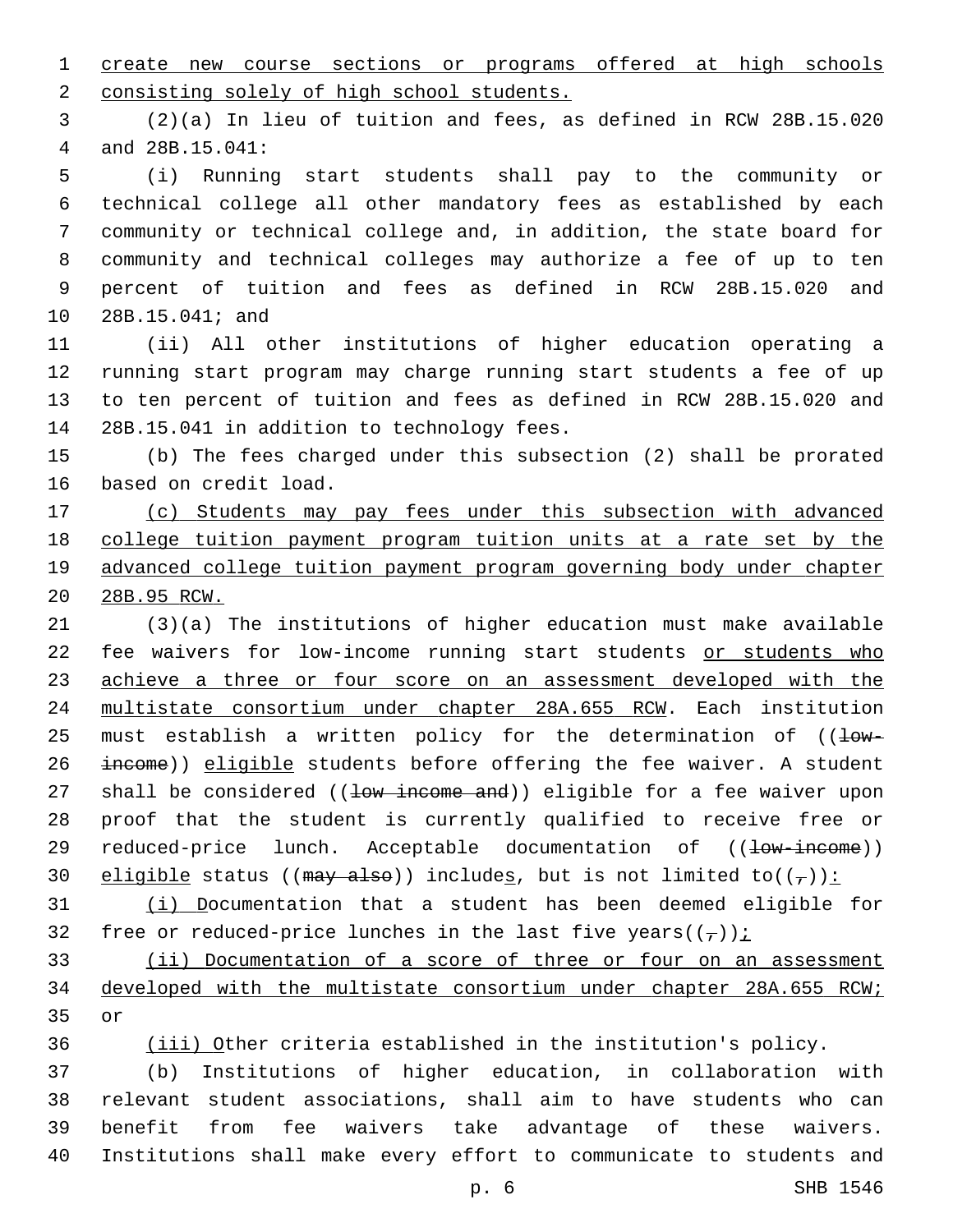their families the benefits of the waivers and provide assistance to students and their families on how to apply. Information about waivers shall, to the greatest extent possible, be incorporated into financial aid counseling, admission information, and individual billing statements. Institutions also shall, to the greatest extent possible, use all means of communication, including but not limited to web sites, online catalogues, admission and registration forms, mass email messaging, social media, and outside marketing to ensure that information about waivers is visible, compelling, and reaches the maximum number of students and families that can benefit.

 (4) The pupil's school district shall transmit to the institution of higher education an amount per each full-time equivalent college student at statewide uniform rates for vocational and nonvocational students. The superintendent of public instruction shall separately calculate and allocate moneys appropriated for basic education under RCW 28A.150.260 to school districts for purposes of making such payments and for granting school districts seven percent thereof to offset program related costs. The calculations and allocations shall be based upon the estimated statewide annual average per full-time equivalent high school student allocations under RCW 28A.150.260, excluding small high school enhancements, and applicable rules adopted under chapter 34.05 RCW. The superintendent of public instruction, participating institutions of higher education, and the state board for community and technical colleges shall consult on the calculation and distribution of the funds. The funds received by the institution of higher education from the school district shall not be deemed tuition or operating fees and may be retained by the institution of higher education. A student enrolled under this subsection shall be counted for the purpose of meeting enrollment targets in accordance with terms and conditions specified in the 31 omnibus appropriations act.

 (5) ((The state board for community and technical colleges, in collaboration with the other institutions of higher education that participate in the running start program and the office of the superintendent of public instruction, shall identify, assess, and report on alternatives for providing ongoing and adequate financial support for the program. Such alternatives shall include but are not limited to student tuition, increased support from local school districts, and reallocation of existing state financial support among the community and technical college system to account for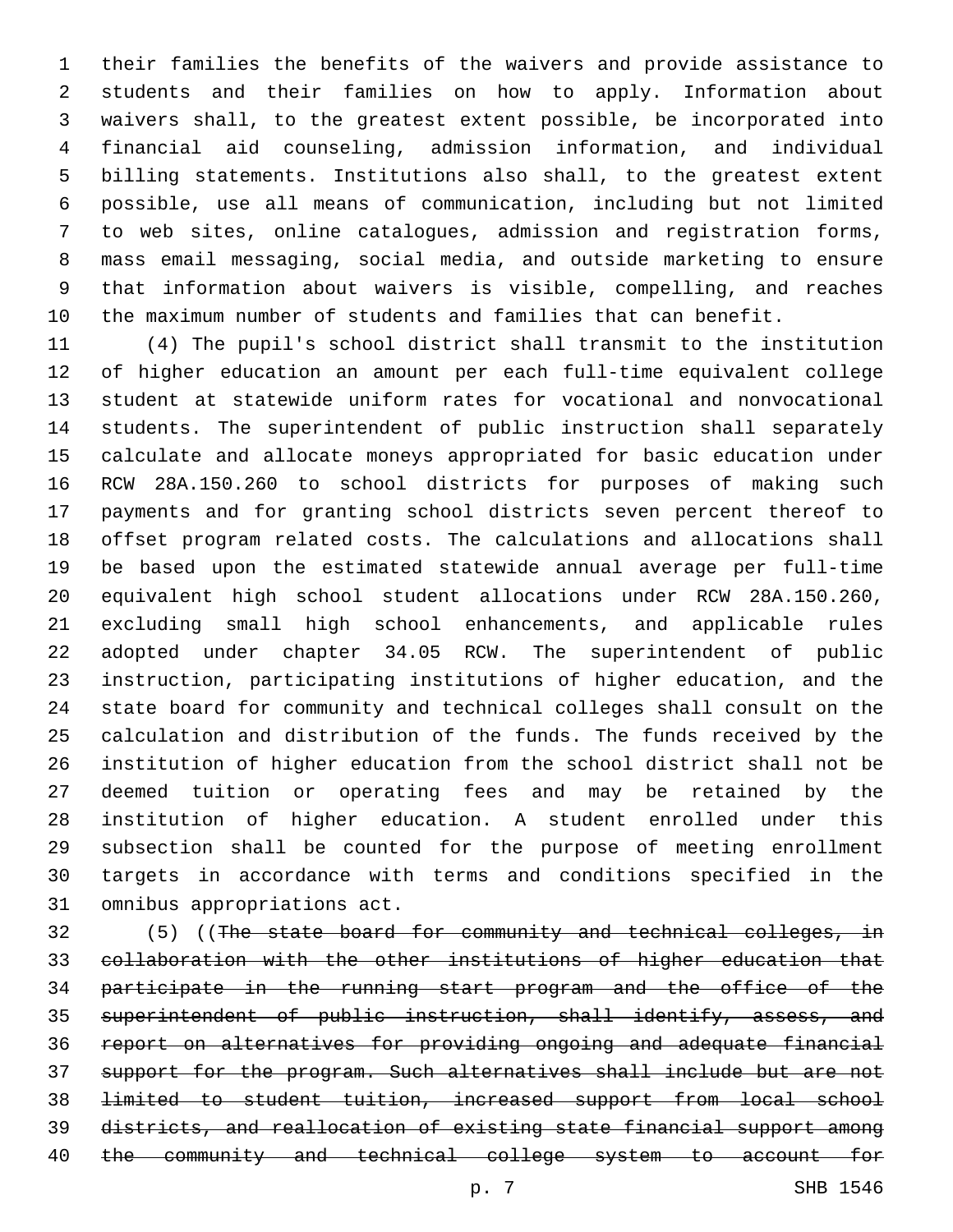differential running start enrollment levels and impacts. The state 2 board for community and technical colleges shall report the assessment of alternatives to the governor and to the appropriate 4 fiscal and policy committees of the legislature by September 1, 5 2010)) (a) Subject to appropriation, a per course or credit subsidy shall be provided for eligible students in participating districts, which may be used for books and materials. The subsidy must be a minimum of one hundred dollars per course or a minimum of twenty dollars per credit in the 2015-16 school year, after which the subsidy must be adjusted annually for inflation. The maximum annual number of courses or credits must be specified in the omnibus appropriations act, which must not exceed five courses or twenty-five 13 credits. (b) "Eligible students," for purposes of a per credit subsidy, are those students who: (i) Have been deemed eligible for free or reduced-price lunches in the last five years; or (ii) Achieve a three or four score on an assessment developed with the multistate consortium under chapter 28A.655 RCW, regardless of income. (c) Districts must annually report the preliminary estimate of the number of eligible students and the number of courses or credits to the office of the superintendent of public instruction by July 1st of each year. 25 (d) The office of the superintendent of public instruction shall notify districts by September 1st of each school year if the district's students will receive the subsidy. If districts report more eligible students than funding is available, the office of the superintendent of public instruction shall prioritize the distribution of the subsidy. The superintendent shall develop factors to determine priority including, but not limited to, the number of dual credit opportunities available for low-income students in the districts. (e) Districts shall remit any subsidies on behalf of the students 35 to the participating institution of higher education. The subsidy shall be provided as a credit to the student to be used for books and materials.37

 **Sec. 4.** RCW 28B.95.020 and 2012 c 229 s 606 are each reenacted 39 and amended to read as follows: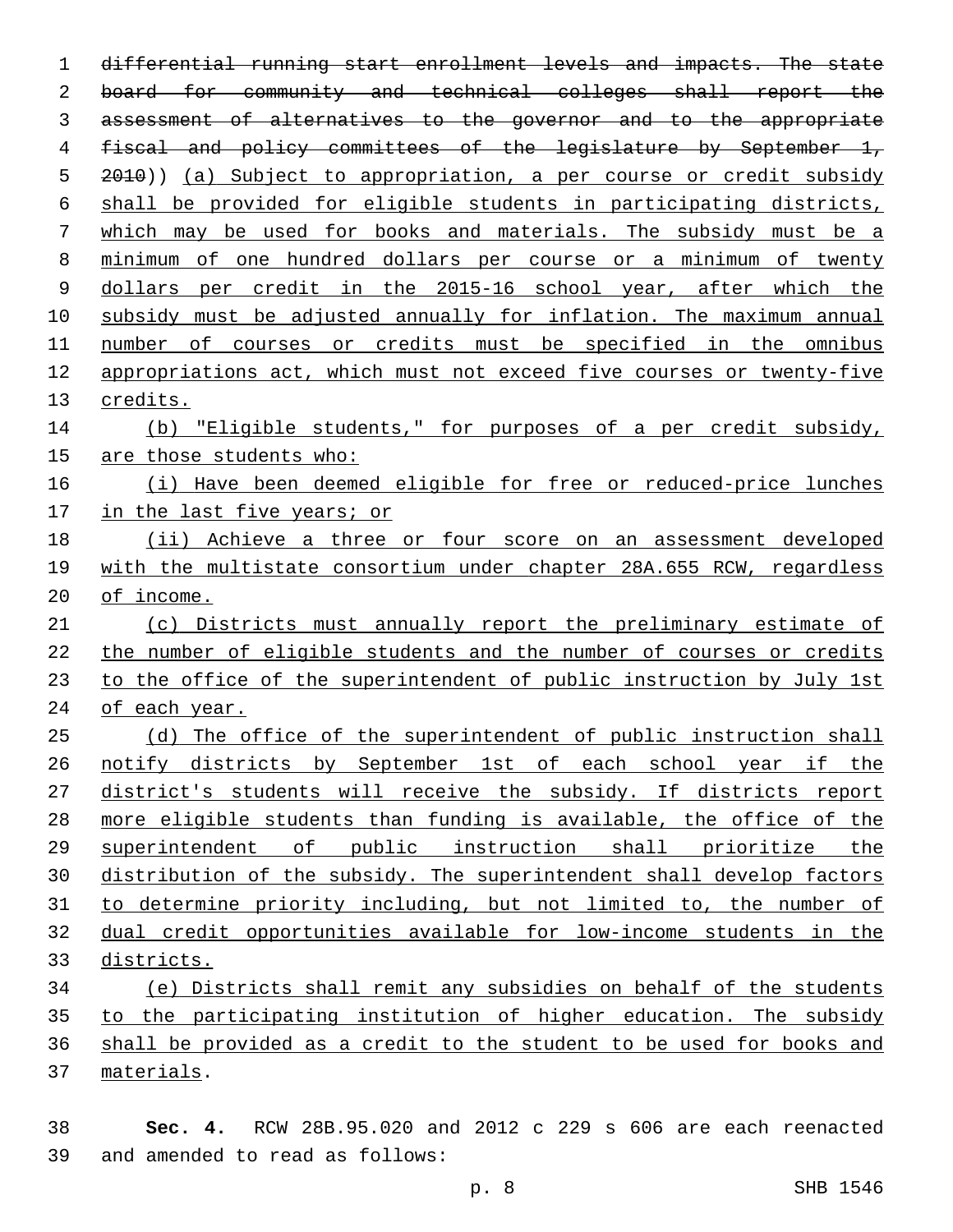The definitions in this section apply throughout this chapter, 2 unless the context clearly requires otherwise.

 (1) "Academic year" means the regular nine-month, three-quarter, or two-semester period annually occurring between August 1st and July 5 31st.

 (2) "Account" means the Washington advanced college tuition payment program account established for the deposit of all money received by the office from eligible purchasers and interest earnings on investments of funds in the account, as well as for all expenditures on behalf of eligible beneficiaries for the redemption of tuition units and for the development of any authorized college 12 savings program pursuant to RCW 28B.95.150.

 (3) "Committee on advanced tuition payment" or "committee" means a committee of the following members: The state treasurer, the director of the office of financial management, the director of the office, or their designees, and two members to be appointed by the governor, one representing program participants and one private business representative with marketing, public relations, or 19 financial expertise.

 (4) "Contractual obligation" means a legally binding contract of the state with the purchaser and the beneficiary establishing that purchases of tuition units will be worth the same number of tuition units at the time of redemption as they were worth at the time of the 24 purchase.

 (5) "Dual credit fees" means any fees charged to a student for participation in college in the high school under RCW 28A.600.290, or running start under RCW 28A.600.310.

 (6) "Eligible beneficiary" means the person for whom the tuition unit will be redeemed for attendance at an institution of higher education, participation in college in the high school under RCW 28A.600.290, or participation in running start, under RCW 32 28A.600.310. The beneficiary is that person named by the purchaser at the time that a tuition unit contract is accepted by the governing body. Qualified organizations, as allowed under section 529 of the federal internal revenue code, purchasing tuition unit contracts as future scholarships need not designate a beneficiary at the time of 37 purchase.

 ( $(\overline{6})$ ) (7) "Eligible purchaser" means an individual or organization that has entered into a tuition unit contract with the governing body for the purchase of tuition units for an eligible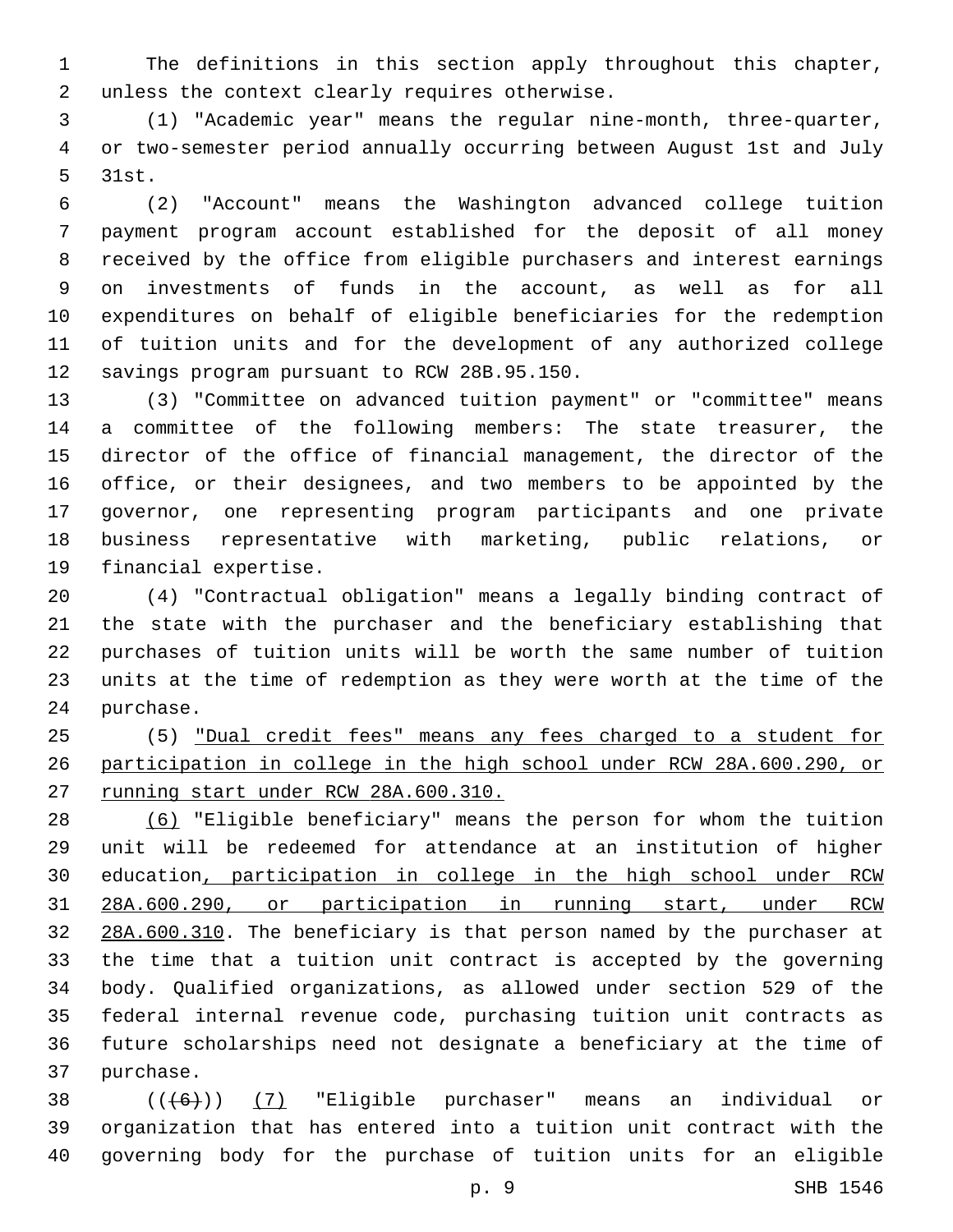beneficiary. The state of Washington may be an eligible purchaser for purposes of purchasing tuition units to be held for granting 3 Washington college bound scholarships.

 ( $(\overline{\overline{(7)}})$   $\overline{\phantom{7}}$  "Full-time tuition charges" means resident tuition charges at a state institution of higher education for enrollments between ten credits and eighteen credit hours per academic term.

 (( $(48)$ )) (9) "Governing body" means the committee empowered by the legislature to administer the Washington advanced college tuition 9 payment program.

 $((+9+))$   $(10)$  "Institution of higher education" means an institution that offers education beyond the secondary level and is recognized by the internal revenue service under chapter 529 of the 13 internal revenue code.

14 (( $(10)$ )) (11) "Investment board" means the state investment board 15 as defined in chapter 43.33A RCW.

16 (( $(11)$ )) (12) "Office" means the office of student financial 17 assistance as defined in chapter 28B.76 RCW.

18 (( $(12)$ )) (13) "State institution of higher education" means institutions of higher education as defined in RCW 28B.10.016.

 $((+13))$   $(14)$  "Tuition and fees" means undergraduate tuition and services and activities fees as defined in RCW 28B.15.020 and 28B.15.041 rounded to the nearest whole dollar. For purposes of this chapter, services and activities fees do not include fees charged for the payment of bonds heretofore or hereafter issued for, or other indebtedness incurred to pay, all or part of the cost of acquiring, constructing, or installing any lands, buildings, or facilities.

 ( $(\overline{+14})$ )  $(15)$  "Tuition unit contract" means a contract between an eligible purchaser and the governing body, or a successor agency appointed for administration of this chapter, for the purchase of tuition units for a specified beneficiary that may be redeemed at a 31 later date for an equal number of tuition units.

32 (( $(15)$ )) (16) "Unit purchase price" means the minimum cost to purchase one tuition unit for an eligible beneficiary. Generally, the minimum purchase price is one percent of the undergraduate tuition and fees for the current year, rounded to the nearest whole dollar, adjusted for the costs of administration and adjusted to ensure the actuarial soundness of the account. The analysis for price setting shall also include, but not be limited to consideration of past and projected patterns of tuition increases, program liability, past and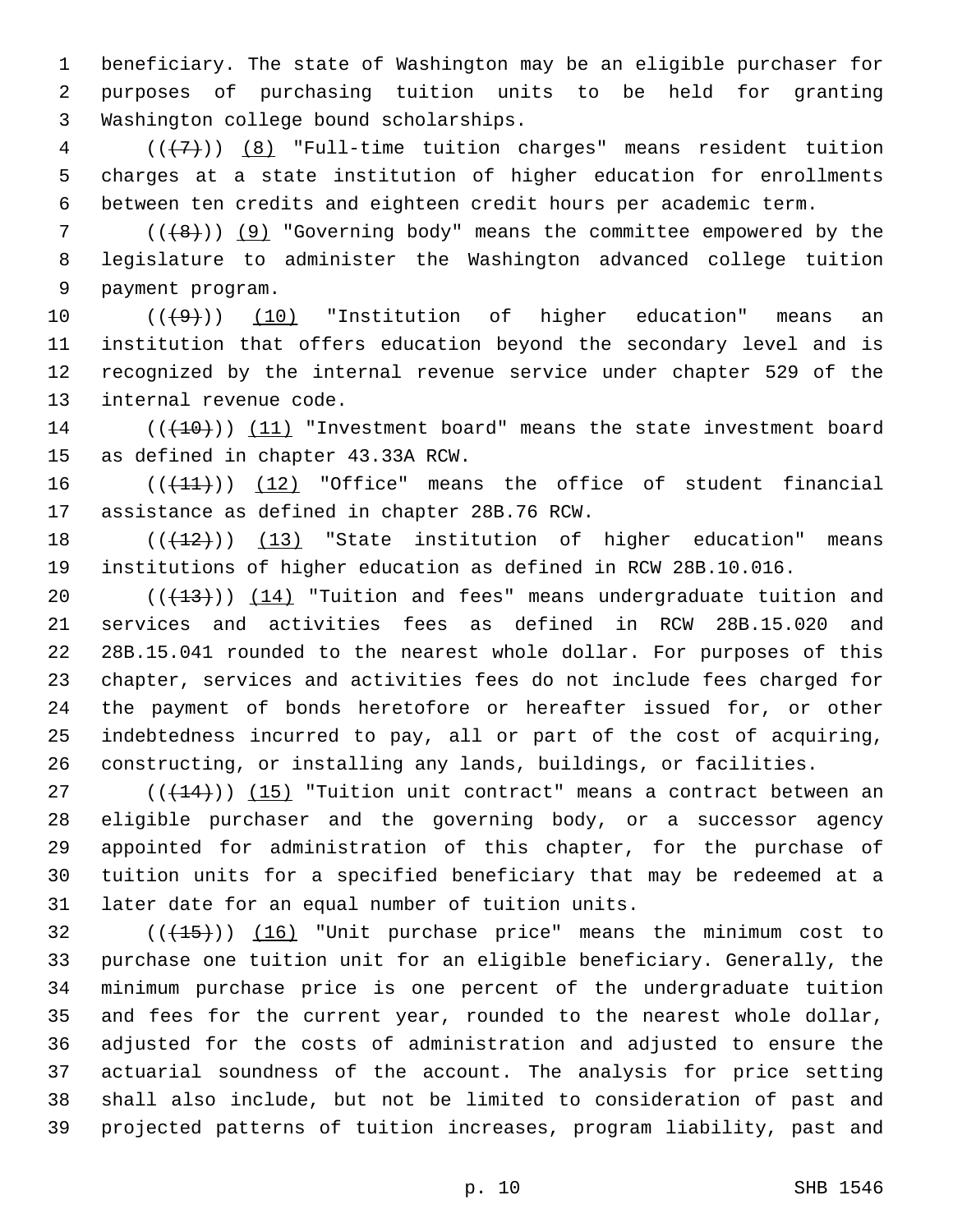projected investment returns, and the need for a prudent 2 stabilization reserve.

 **Sec. 5.** RCW 28B.95.030 and 2011 1st sp.s. c 12 s 2 and 2011 1st sp.s. c 11 s 170 are each reenacted and amended to read as follows:

 (1) The Washington advanced college tuition payment program shall be administered by the committee on advanced tuition payment which shall be chaired by the director of the office. The committee shall 8 be supported by staff of the office.

 (2)(a) The Washington advanced college tuition payment program shall consist of the sale of tuition units, which may be redeemed by the beneficiary at a future date for an equal number of tuition units regardless of any increase in the price of tuition, that may have 13 occurred in the interval.

 (b) Each purchase shall be worth a specific number of or fraction of tuition units at each state institution of higher education as 16 determined by the governing body.

 (c) The number of tuition units necessary to pay for a full year's, full-time undergraduate tuition and fee charges at a state institution of higher education shall be set by the governing body at the time a purchaser enters into a tuition unit contract.

 (d) The governing body may limit the number of tuition units purchased by any one purchaser or on behalf of any one beneficiary, however, no limit may be imposed that is less than that necessary to achieve four years of full-time, undergraduate tuition charges at a state institution of higher education. The governing body also may, at its discretion, limit the number of participants, if needed, to ensure the actuarial soundness and integrity of the program.

 (e) While the Washington advanced college tuition payment program is designed to help all citizens of the state of Washington, the governing body may determine residency requirements for eligible purchasers and eligible beneficiaries to ensure the actuarial 32 soundness and integrity of the program.

 (3)(a) No tuition unit may be redeemed until two years after the 34 purchase of the unit.

 (b) Units may be redeemed for enrollment at any institution of higher education that is recognized by the internal revenue service 37 under chapter 529 of the internal revenue code. Units may also be redeemed to pay for dual credit fees.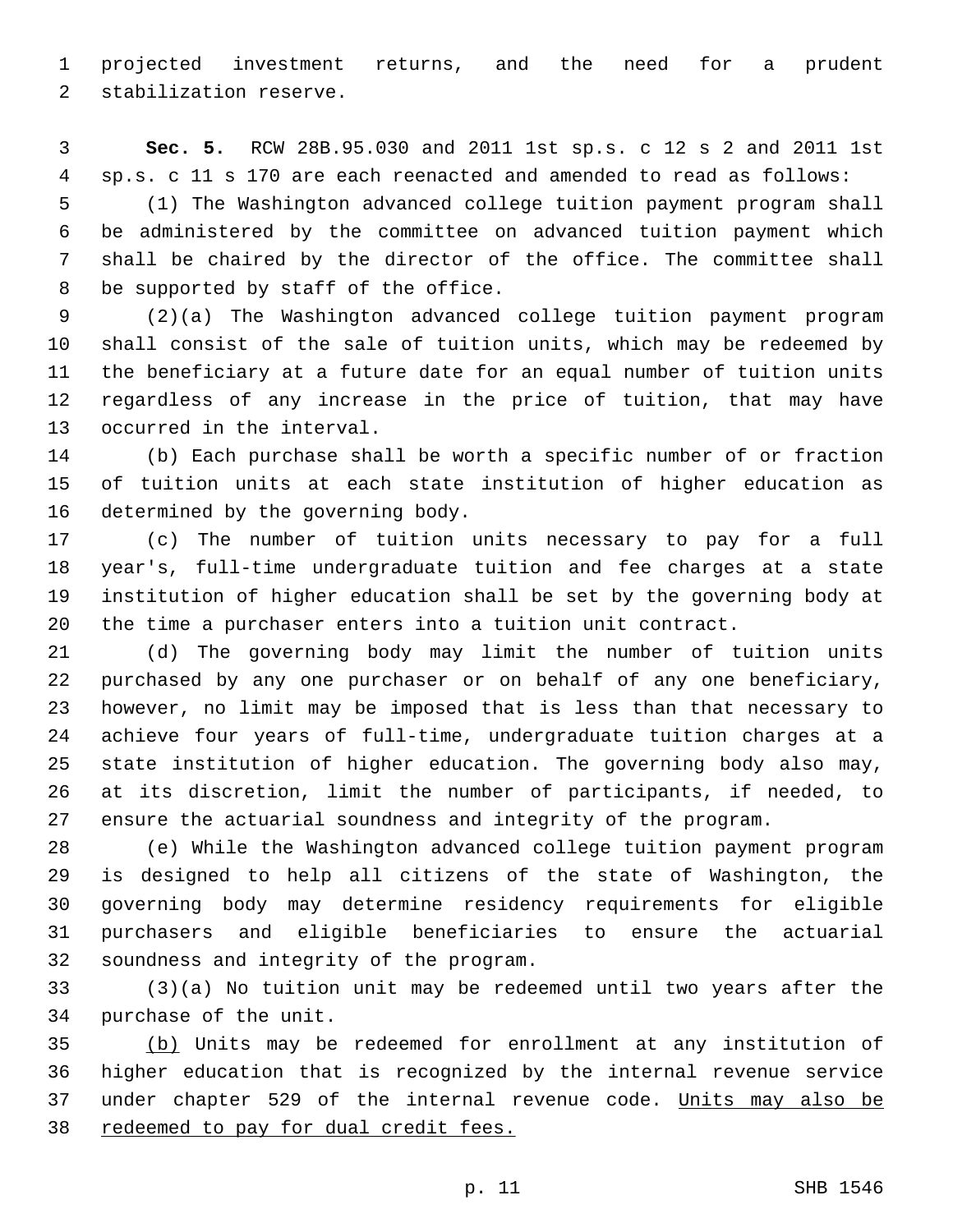(( $\left(\frac{1}{10}\right)$ ) (c) Units redeemed at a nonstate institution of higher education or for graduate enrollment shall be redeemed at the rate for state public institutions in effect at the time of redemption.

 (4) The governing body shall determine the conditions under which the tuition benefit may be transferred to another family member. In permitting such transfers, the governing body may not allow the tuition benefit to be bought, sold, bartered, or otherwise exchanged for goods and services by either the beneficiary or the purchaser.

 (5) The governing body shall administer the Washington advanced college tuition payment program in a manner reasonably designed to be actuarially sound, such that the assets of the trust will be sufficient to defray the obligations of the trust including the costs of administration. The governing body may, at its discretion, discount the minimum purchase price for certain kinds of purchases such as those from families with young children, as long as the actuarial soundness of the account is not jeopardized.

 (6) The governing body shall annually determine current value of 18 a tuition unit.

 (7) The governing body shall promote, advertise, and publicize the Washington advanced college tuition payment program.

 (8) In addition to any other powers conferred by this chapter, 22 the governing body  $may$ :

 (a) Impose reasonable limits on the number of tuition units or 24 units that may be used in any one year;

 (b) Determine and set any time limits, if necessary, for the use 26 of benefits under this chapter;

 (c) Impose and collect administrative fees and charges in connection with any transaction under this chapter;

 (d) Appoint and use advisory committees and the state actuary as 30 needed to provide program direction and guidance;

 (e) Formulate and adopt all other policies and rules necessary 32 for the efficient administration of the program;

 (f) Consider the addition of an advanced payment program for room and board contracts and also consider a college savings program;

 (g) Purchase insurance from insurers licensed to do business in the state, to provide for coverage against any loss in connection with the account's property, assets, or activities or to further 38 insure the value of the tuition units;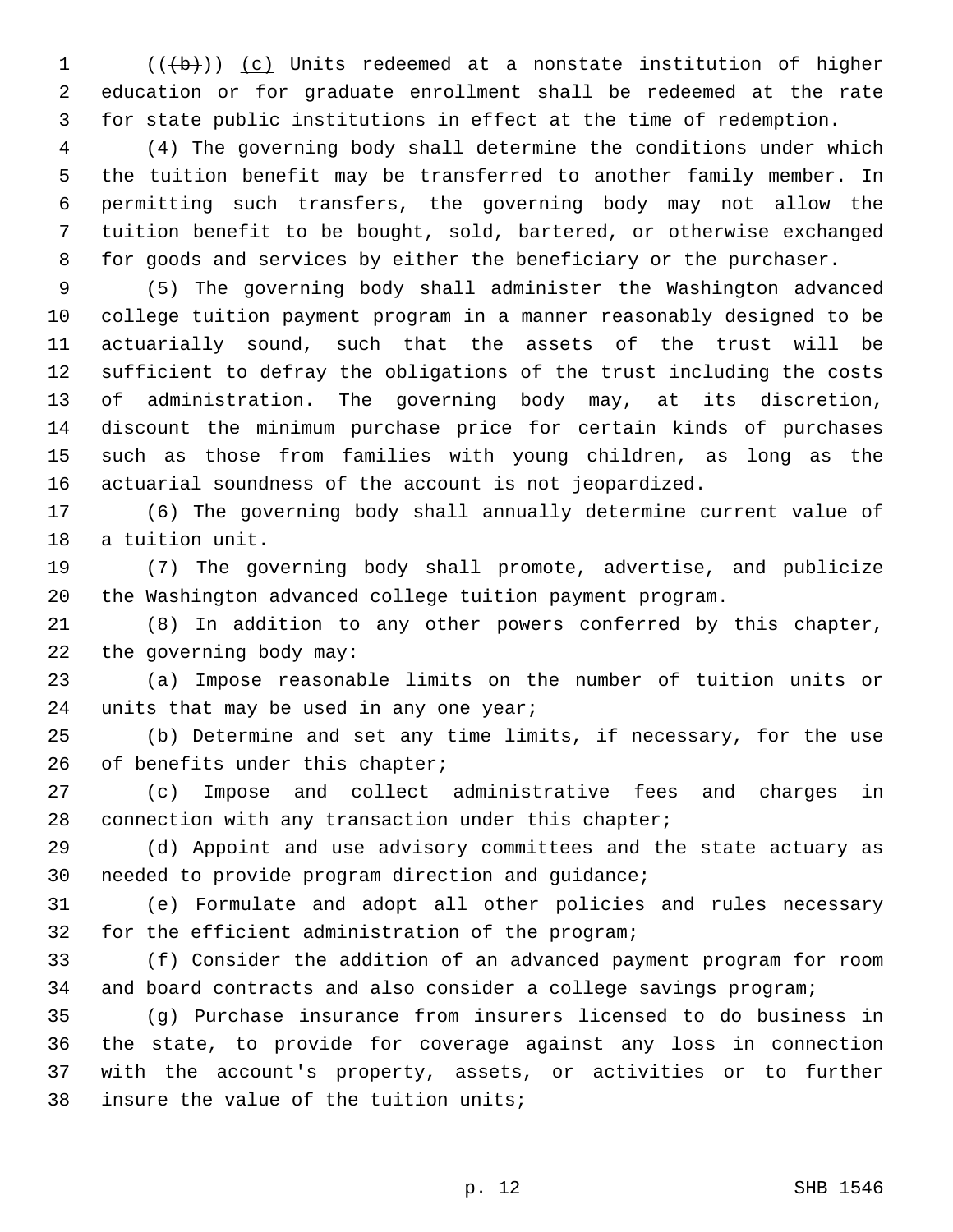(h) Make, execute, and deliver contracts, conveyances, and other instruments necessary to the exercise and discharge of its powers and 3 duties under this chapter;

 (i) Contract for the provision for all or part of the services necessary for the management and operation of the program with other state or nonstate entities authorized to do business in the state;

 (j) Contract for other services or for goods needed by the 8 governing body in the conduct of its business under this chapter;

 (k) Contract with financial consultants, actuaries, auditors, and other consultants as necessary to carry out its responsibilities 11 under this chapter;

 (l) Solicit and accept cash donations and grants from any person, governmental agency, private business, or organization; and

 (m) Perform all acts necessary and proper to carry out the duties and responsibilities of this program under this chapter.

 **Sec. 6.** RCW 28A.600.320 and 2009 c 524 s 4 are each amended to 17 read as follows:

 A school district shall provide general information about the 19 program to all pupils in grades ((ten, eleven, and)) eight through twelve and the parents and guardians of those pupils, including information about the opportunity to enroll in the program through online courses available at community and technical colleges and other state institutions of higher education and including the college high school diploma options under RCW 28B.50.535. To assist the district in planning, a pupil shall inform the district of the pupil's intent to enroll in courses at an institution of higher education for credit. Students are responsible for applying for 28 admission to the institution of higher education.

 **Sec. 7.** RCW 28A.300.118 and 2000 c 126 s 1 are each amended to read as follows:30

 (1) Beginning with the 2000-01 school year, the superintendent of public instruction shall notify senior high schools and any other 33 public school that includes eighth or ninth grades of the names and contact information of public and private entities offering programs leading to college credit, including information about online advanced placement classes, if the superintendent has knowledge of such entities and if the cost of reporting these entities is minimal.